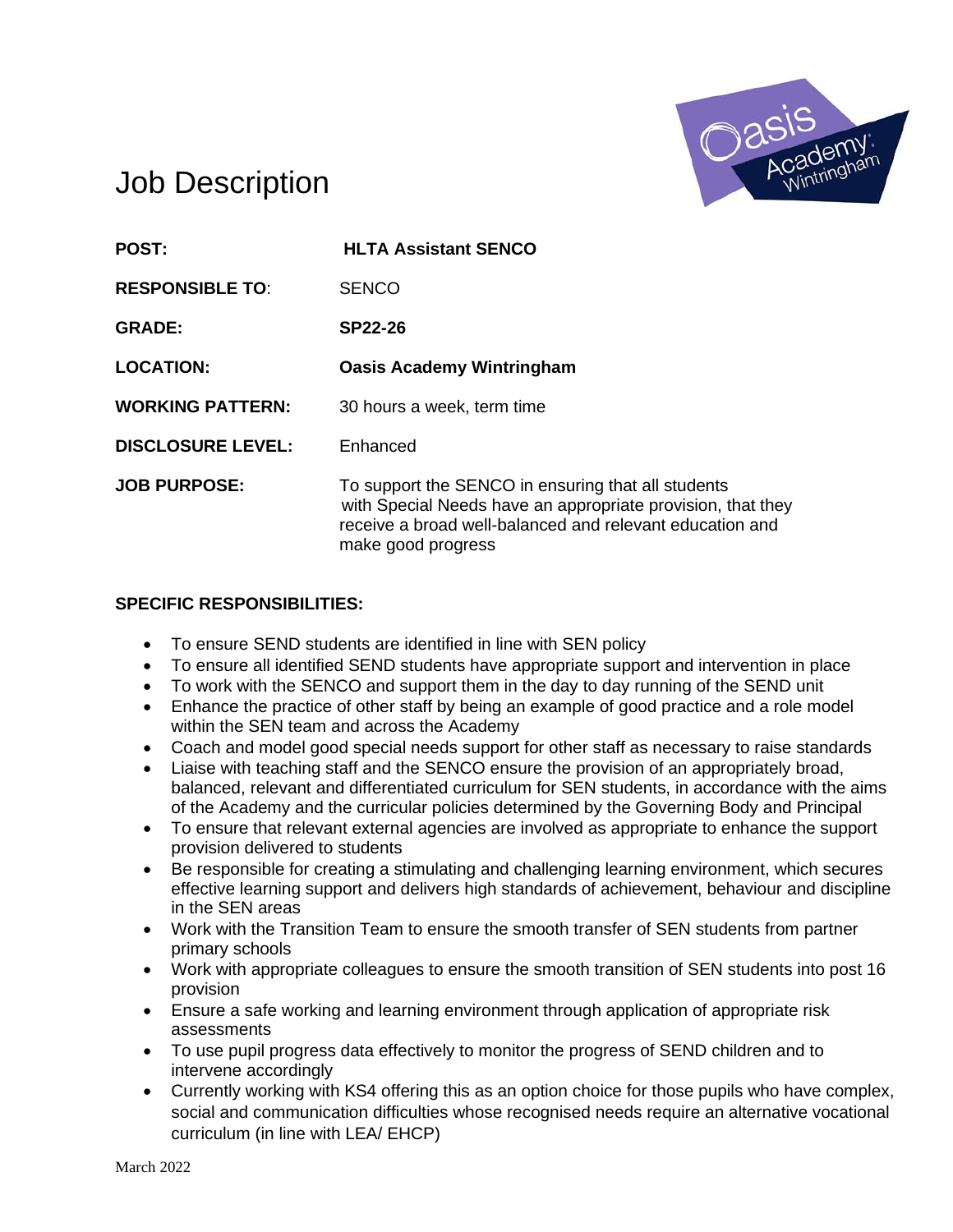- To conduct the testing of all mobile pupils, collate data and information. Liaise with the admissions officer to support a smooth transition from previous educational establishments.
- To create personal profiles and SEND profiles using external agency reports, parental information and pupil 1-1 meetings. Input all information on to Bromcom for all staff to have a knowledge of individual's additional needs, developing strategies to support teaching and learning.
- Transition post 16. To conduct regular college visits and facilitate a group of SEND/ vulnerable pupils (create risk assessments, create letters of consent, medical consents, drive the minibus, and support the group whilst ensuring safety and stability. Liaise with careers advisor to best support the SEND year 10/11.) To arrange taster sessions and support with college interviews if appropriate. Support with college applications.
- Identify suitable courses, college providers recognising the additional needs of individuals. Provide written reports, forward JCQ documentation and conduct SEND core meetings for individuals with College SENCOs.
- To conduct all SEND RA with regards to external trips, outings and alternative curriculum activities.
- To source and facilitate external provision and interventions for pupils with additional learning needs, negotiate provision and work within a budget. Organise money and specialist provision. Take care of individuals emotional, educational, personal and social needs. Provide the transport and be the designated driver of the school's mini-bus when available.
- Conduct home visits and meetings off site.
- To meet and support the educational needs of pupils who are dual registered if they have recognised needs. Attend 6-12 weekly review meetings at off-site provisions, PRU/ home educated (currently not doing this but have done so up until last year).
- To collate information, identify and facilitate with the assessments of pupils who are recognised and in need of EP, SALT, HI, VI support. To act as a direct contact with these professionals whilst on site.
- To assist and complete in line with external agency recommendations and due to difficulties highlighted with in inclusion meetings EHCP submissions. Creating evidence needed to support applications for additional funding to meet significant learning needs.
- To line manage staff and conduct formal appraisals in line with Oasis policy's and supporting professional development within the SEND team.
- Identified as a nominated first aider in school and off site for external trips/ provisions.

### **Core duties**

- To be an outstanding role model
- To embody excellence
- Establish and actively promote a positive identity and ethos for the academy at all times
- To set an example of an outstanding practitioner
- Establish a culture that celebrates and promotes academic and wider achievement which will enable all students to become effective, enthusiastic, independent learners
- Play a significant role to ensure the performance of the Academy is in line with and where possible exceeds all targets for continuous improvement and becomes a model for excellence
- Develop links with other Academies locally and across the family of Oasis Academies
- Continually work in a highly collaborative way with colleagues across the Academy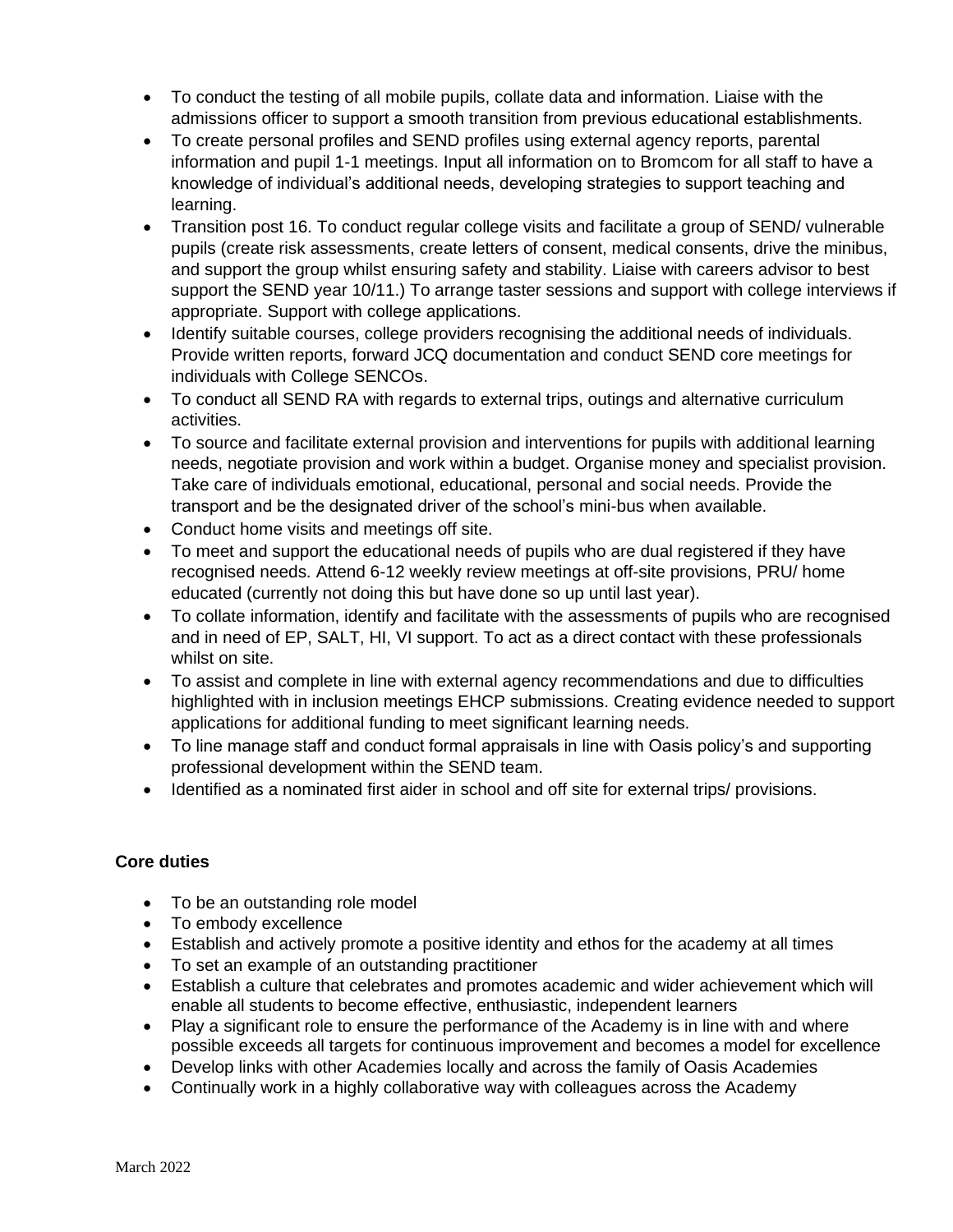#### **Safeguarding children and young people**

Oasis Community Learning is committed to safeguarding and promoting the welfare of children and young people. We expect all staff to share this commitment and to undergo appropriate checks, including an enhanced DBS check.

#### **Other:**

- The post holder will be subject to performance management objectives agreed annually.
- The post holder will carry out additional site-specific duties (subject to negotiation).
- The post holder is expected to carry out such other duties as may reasonably be assigned by the Principal.

**The above responsibilities are subject to the general duties and responsibilities contained in the Statement of Conditions of Employment.**

**The duties of this post may vary from time to time without changing the general character of the post or level of responsibility entailed.**

**Signed:**

| <b>Employee:</b>  | <b>Line Manager:</b> |  |
|-------------------|----------------------|--|
|                   |                      |  |
|                   |                      |  |
| <b>Print Name</b> | <b>Print Name</b>    |  |
| <b>Date</b>       | <b>Date</b>          |  |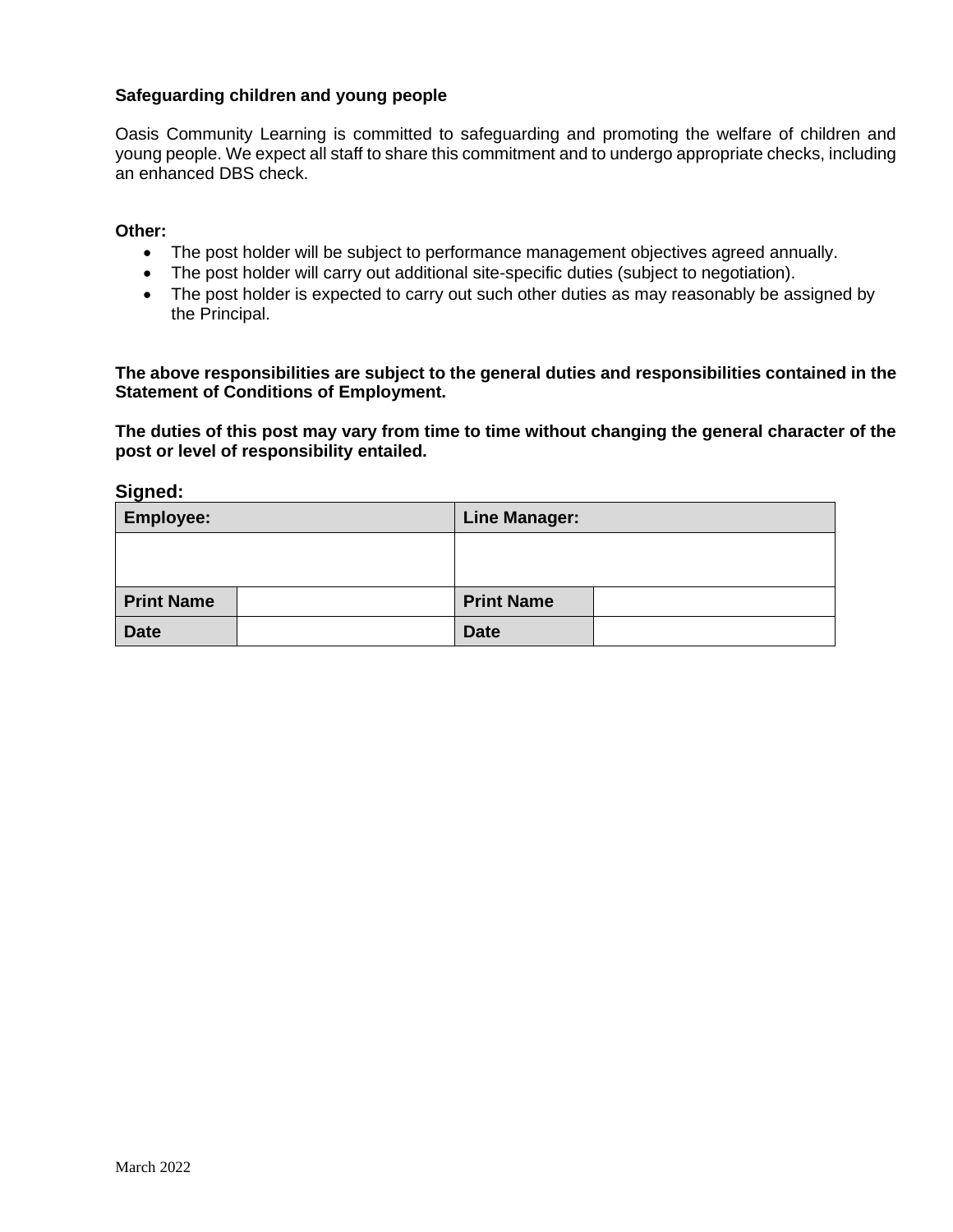# Assistant SENCO Person Specification

### **Our Purpose**

Oasis Academies exists to provide a rich and balanced educational environment which caters for the whole person - academically, vocationally, socially, morally, spiritually, physically, emotionally and environmentally. Our task is to serve our students as well as to provide a learning hub for the entire community. In this way we will raise aspirations, unlock potential and work to achieve excellence through encouraging a 'can do' culture which nurtures confident and competent people.

|                       | <b>Essential</b>                                                                                                                                                                                                                                                                                                                                                                                                                                                                                                                                                                                         | <b>Desirable</b>                   |
|-----------------------|----------------------------------------------------------------------------------------------------------------------------------------------------------------------------------------------------------------------------------------------------------------------------------------------------------------------------------------------------------------------------------------------------------------------------------------------------------------------------------------------------------------------------------------------------------------------------------------------------------|------------------------------------|
| <b>Qualifications</b> | GCSE English & Maths at grade C or<br>above<br>First Aid at work qualification or<br>willingness to undertake training<br>Evidence of a commitment to own<br>$\bullet$<br>professional development.<br>Certificate of Psychometric testing:<br>assessment & access arrangements<br>(CPT3A, level 7 framework for Higher<br><b>Education Qualifications)</b>                                                                                                                                                                                                                                              | <b>HLTA</b> qualified<br>$\bullet$ |
| <b>Experience</b>     | Successful experience of:<br>Experience of working with SEN children<br>٠<br><b>Leading TAs</b><br>$\bullet$<br>Achieving good student outcomes across<br>$\bullet$<br>Key Stages 3 and 4.<br>Supporting the professional<br>$\bullet$<br>development of colleagues.<br>Leading effective interventions designed<br>$\bullet$<br>to raise levels of attainment.<br>Using data to set targets and monitor and<br>$\bullet$<br>evaluate progress.<br>Liaising effectively with external agencies.<br>$\bullet$<br>Working with partner primary schools to<br>$\bullet$<br>facilitate transition from Y6>Y7 | Working at HLTA level              |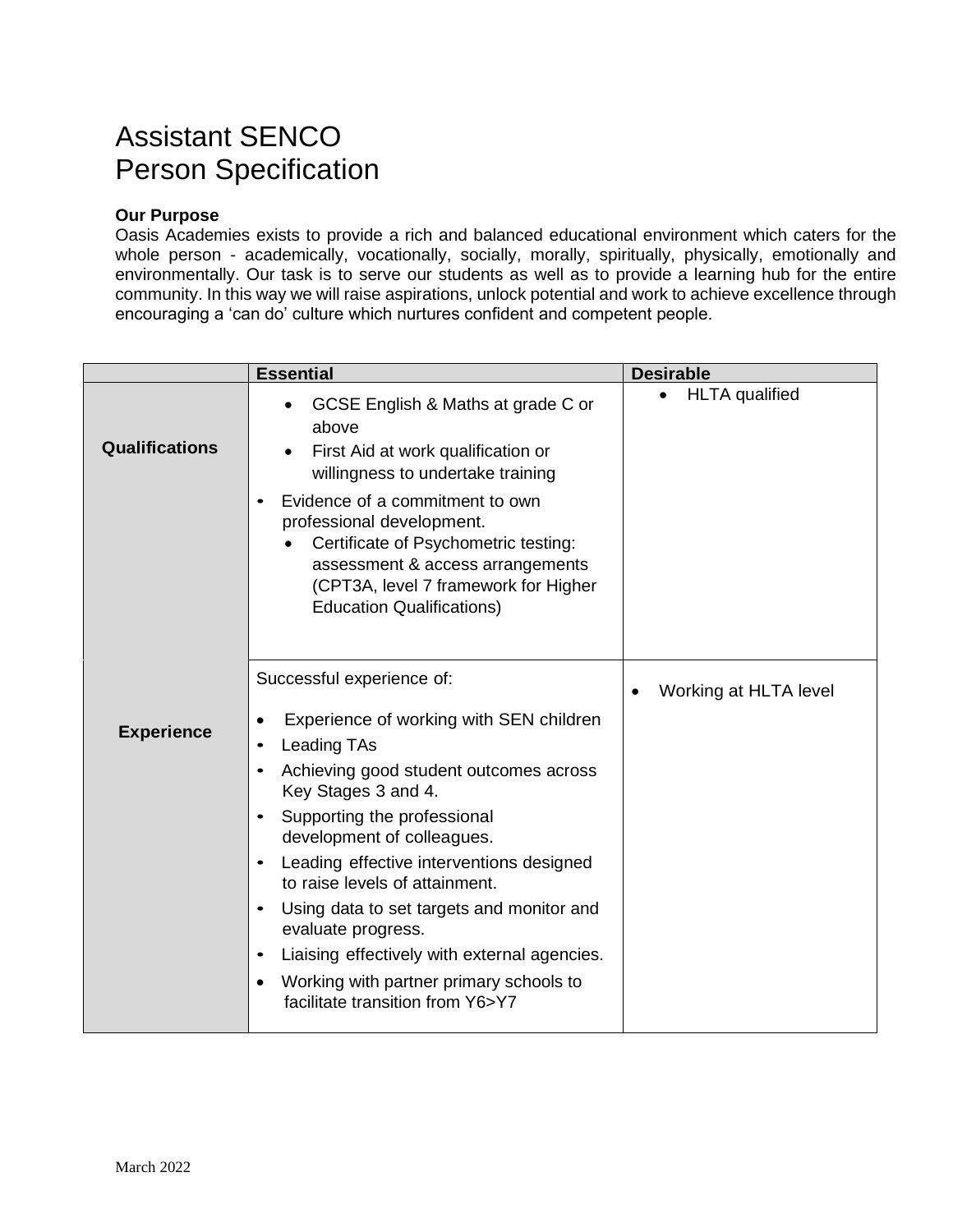| <b>Knowledge</b> | Use of assessment and attainment<br>information to<br>improve practice and raise standards.<br>An understanding of<br>٠<br>strategies to improve literacy<br>Use of strategies to promote good<br>student relationships and high attainment<br>in an inclusive environment.<br>An understanding of Emotional Literacy<br>developments to support learning and<br>teaching.<br>Good knowledge of strategies to raise<br>$\bullet$<br>aspirations and levels of engagement.<br>Good understanding of<br>$\bullet$<br><b>Restorative Practices.</b><br>Good understanding of policy and practice<br>in relation to SEN.<br>Good understanding of current pedagogy<br>$\bullet$<br>in relation to SEN.<br>Good understanding of the statementing<br>٠<br>process |  |
|------------------|--------------------------------------------------------------------------------------------------------------------------------------------------------------------------------------------------------------------------------------------------------------------------------------------------------------------------------------------------------------------------------------------------------------------------------------------------------------------------------------------------------------------------------------------------------------------------------------------------------------------------------------------------------------------------------------------------------------------------------------------------------------|--|
| <b>Skills</b>    | An enthusiastic and effective leader<br>and manager.<br>Ability to maintain accurate and<br>$\bullet$<br>detailed records and databases<br>Excellent communication and<br>$\bullet$<br>presentation skills.<br>Competent user of ICT.<br>Ability to coach, mentor and deliver<br>training to staff.<br>Ability to plan and resource effective<br>interventions to meet curricular<br>objectives.<br>Ability to assess the performance of<br>others and respond appropriately.<br>Ability to form and promote positive<br>relationships with staff, students, parents,<br>the local community and outside<br>agencies.<br>Well-developed emotional intelligence.                                                                                              |  |